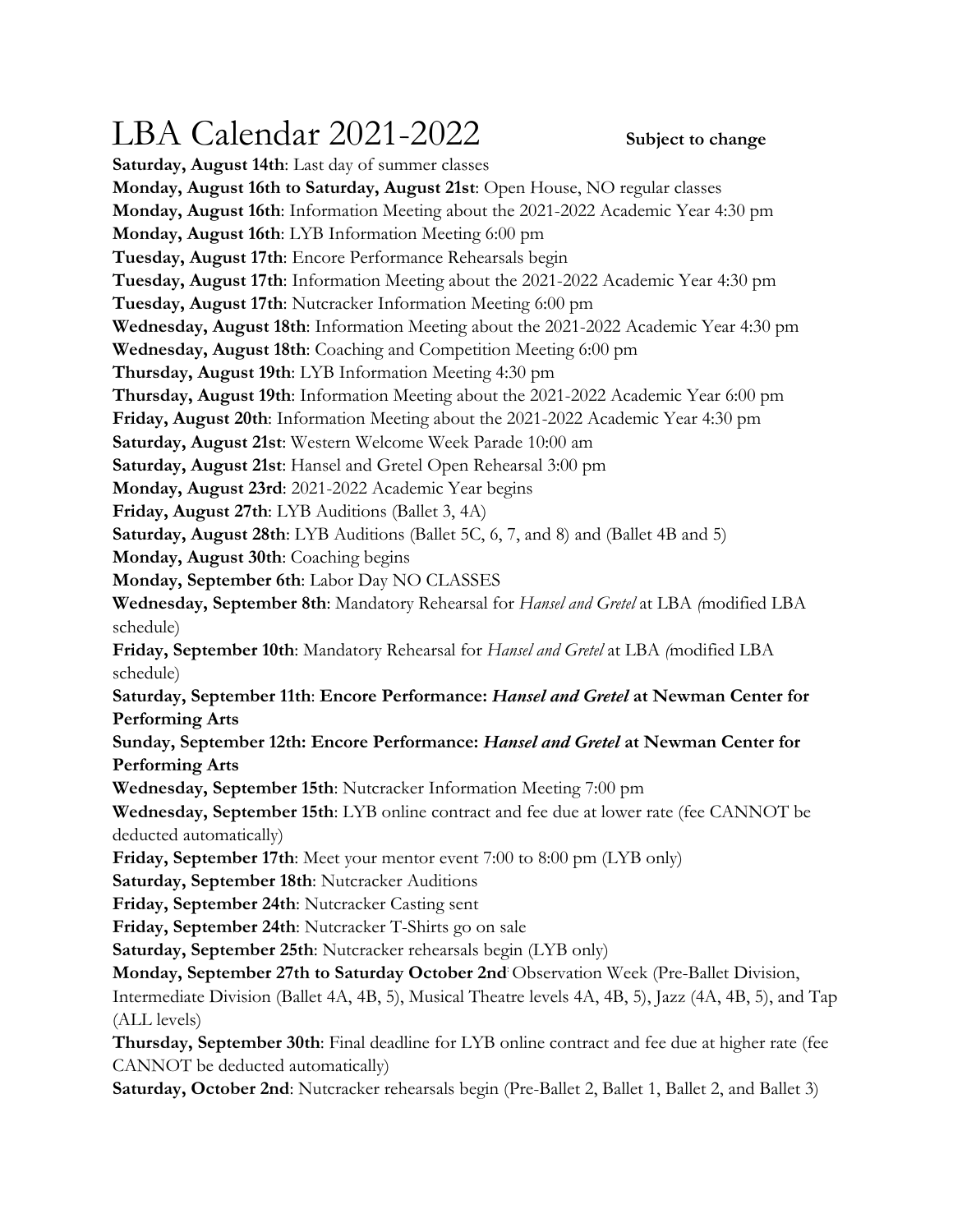**Monday, October 4th to Saturday October 9th**: Observation Week (Primary Division (Ballet 1, 2, 3), Pre-Professional Division (Ballet 6, 7, 8), Musical Theatre levels 3, 6, 7), and Jazz (2, 3, 6, 7, 8) **Tuesday, October 5th**: Sugar Plum Fairy Tea tickets on sale **Friday, October 8th**: Nutcracker Performance online contract due (fee will be deducted automatically) **TBD October 8th to 17th**: Field trip: Colorado Ballet's *Giselle* **Tuesday, October 12th**: Last day for Nutcracker t-shirt sale **Monday, October 11th to Saturday, October 30th**: Butter Braid Fundraiser **Friday, October 15th**: Final deadline for Nutcracker Performance online contract due (fee is \$25 higher and will be deducted automatically) **Thursday, November 4th**: Next Steps Meeting **Saturday, November 13th**: Butter Braid delivery **Saturday, November 13th** Nutcracker Cast Chili Party 7:00 pm at LBA **Sunday, November 14th**: Sugar Plum Fairy Tea **Monday, November 15th**: School Performance contract due early bird rate (first half deducted November 16th) **Saturday, November 20th**: LYB Program ads due **Wednesday, November 24th to Friday, November 26th**: Thanksgiving Break NO CLASSES/REHEARSALS (Classes and rehearsals resume Sat, Nov 27th) **Friday, December 10th and Saturday, December 11th**: Nutcracker Photo Shoot PENDING **Wednesday, December 15th**: *The Nutcracker* Tech Rehearsal @ the Joanna Ramsey Theatre (modified LBA schedule) PENDING **Thursday, December 16th**: *The Nutcracker* Dress Rehearsal @ the Joanna Ramsey Theatre (modified LBA schedule) PENDING **Friday, December 17th**: *The Nutcracker* @ the Joanna Ramsey Theatre PENDING **Saturday, December 18th**: *The Nutcracker* @ the Joanna Ramsey Theatre PENDING **Sunday, December 19th**: *The Nutcracker* @ the Joanna Ramsey Theatre PENDING **Friday, December 17th to Sunday, January 2nd**: Winter Break NO CLASSES (Classes resume Monday, January 3rd) **Tuesday, January 4th**: Rehearsals begin for Storybook Ballet (LYB-Ballet 6, 7, 8) continuing Friday & Saturday for lower levels **Friday, January 21st to Sunday, January 23rd**: Universal Ballet Competition **Tuesday, January 25th**: Rehearsals begin for Storybook Ballet (LYB-Ballet 6, 7, 8) continuing Friday & Saturday for lower levels **Monday, January 31st to Saturday, February 5th**: Observation Week (Pre-Ballet Division, Intermediate Division (Ballet 4A, 4B, 5), Musical Theatre levels 4A, 4B, 5), Jazz (4A, 4B, 5), and Tap (ALL levels) **Saturday, February 5th**: Registration begins for Summer Intensives and Camps **Monday, February 7th to Saturday, February 12th**: Observation Week (Primary Division (Ballet 1, 2, 3), Pre-Professional Division (Ballet 6, 7, 8), Musical Theatre levels 3, 6, 7), and Jazz (2, 3, 6, 7, 8) **Friday, February 25th to Sunday, February 27th** Youth America Grand Prix (LYB) **Tuesday, March 15th**: Final deadline for School Performance at higher rate